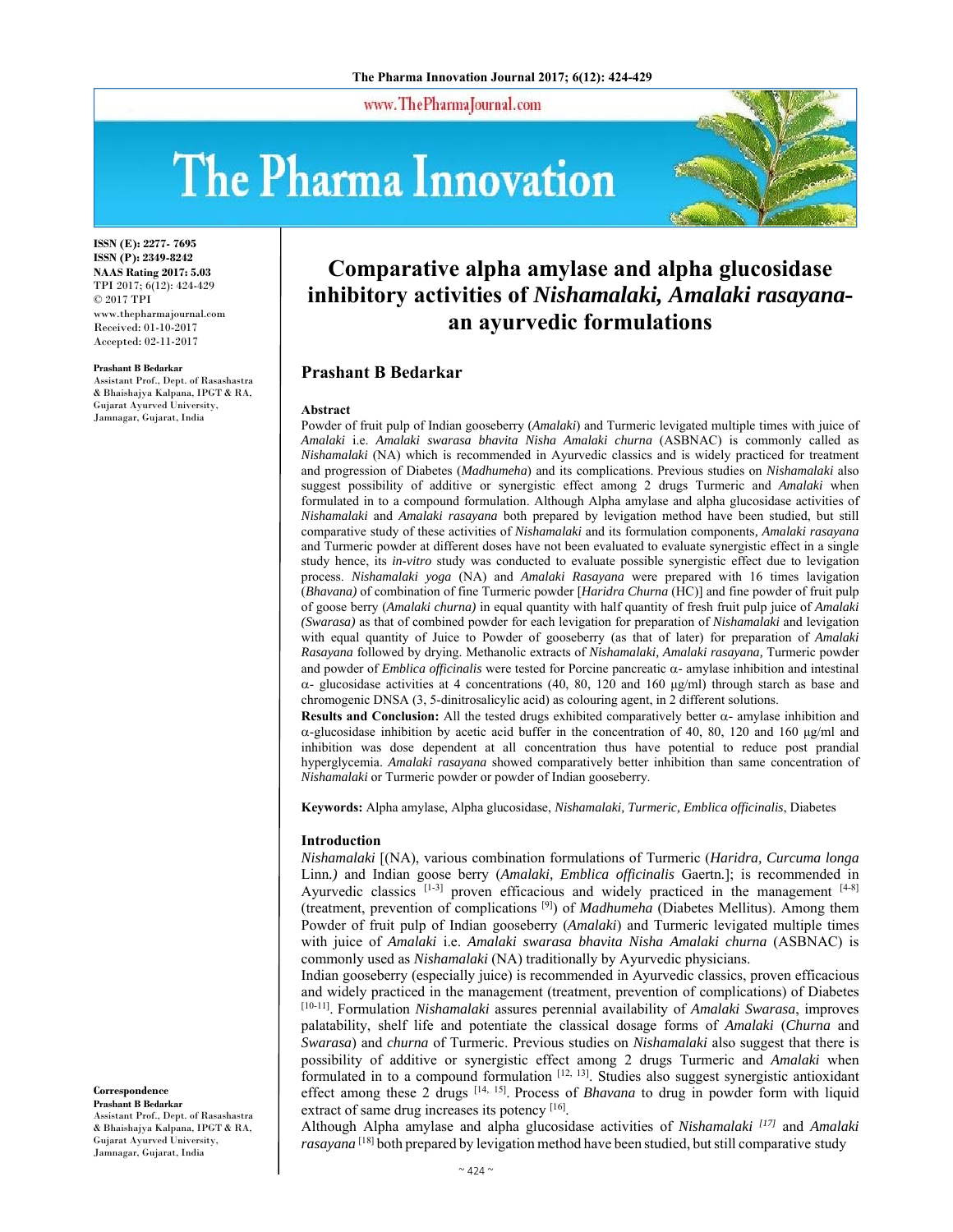of these activities of *Nishamalaki* and its formulation components*, Amalaki rasayana* and Turmeric powder at different doses have not been evaluated to evaluate synergistic effect in a single study hence, its *in-vitro* study was conducted to evaluate possible synergistic effect due to levigation process.

Hence, comparative evaluation of *in-vitro* activities of formulation *Nishamalaki* and its composition *Amalaki Rasayana* and Turmeric powder was done on their Porcine pancreatic  $\alpha$ -amylase and intestinal  $\alpha$ - glucosidase inhibitory activities. Disease *Madhumeha,* a type of *Prameha* described in Ayurvedic classics is equated with diabetes, whose major pathological event is chronic hyperglycemia leading to series of associated complications. Enzymes, pancreatic  $\alpha$ - amylase and intestinal  $\alpha$ -glucosidase affect glucose degradation and thus its absorption. Rapid degradation of dietary starch by αamylase leads to elevated postprandial hyperglycemia (PPHG). Human pancreatic  $\alpha$ -amylase (HPA) in the small intestine causes an increase in post-prandial glucose levels [19] and Inhibitors of pancreatic  $\alpha$ -amylase delay carbohydrate digestion causing a reduction in the rate of glucose absorption and lowering the post-prandial serum glucose levels [20-22].

# **Experimental protocols**

## **Materials and methods**

**The test drug:** *Amalaki churna* was prepared by collecting fresh *Amalaki* followed by separation of fruit pulp, drying in sunlight for 7 days and grinding in pulverizer. *Nisha* (*Haridra*, turmeric) *churna* was prepared by collecting fresh turmeric rhizomes and boiling them in water for 45 minutes, followed by drying for 21 days [23]. Grinding was done in industrial pulverizer*. Nishamalaki* (NA) or. *Amalaki swarasa bhavita Nisha Amalaki Churna* (ASBNAC)] was prepared with 16 times levigation (*Bhavana* <sup>[24]</sup>) of equal quantity of fine powder of Turmeric and fine powder of fruit pulp of Indian gooseberry (*Amalaki, Emblica officinalis Gaertn.*) with fresh fruit pulp juice of *Amalaki,* half in quantity as that of combined powders for each levigation*.* For preparation of *Amalaki Rasayana*, powder of *Amalaki* fruit pulp was levigated with equal quantity of its Juice for one *Bhavana*, repeated 16times. The levigated mixtures were dried in oven at bellow 60°C after spreading them in the form of thin sheets in oven at bellow  $60<sup>o</sup>C$  and micronization was done by grinding in pestle and mortar and laboratorial mixer juicer (blender) to fine powder and stored in air tight containers. Thus prepared formulation *Nishamalaki* consists of 53.3% of combined powder and 46.69% of total solid content derived from 426.43% of fresh fruit pulp juice and *Amalaki rasayana* contained 36.33% of powder and 63.66% of total solid content derived from 581.39% of fresh fruit pulp juice of *Emblica officinalis* <sup>[25]</sup>. Thus upon stichiometric (theoretical) calculations, at same concentration of all 3 drugs, Turmeric powder (NC) is 3.74 times more and *Amalaki Swarasa Bhavit Amalaki churna* (ASBAC) is 1.36 Times more than their content in *Nishamalaki*.

#### **(I) α -Amylase Inhibitory Activity**

The following procedure was followed for present study:

- Chemicals and Reagents: Phosphate buffer, Acetic acid buffer, PPA (Porcine pancreatic α-amylase) and Intestinal alpha glucosidase were analytical grade and acquired from Himedia and Difco.
- Test drug total 3-"*Nishamalaki*"(ASBNAC), *Amalaki rasayana* (ASBAC), and *Nisha churna* (NC) (as Inhibitor

of alpha amylase enzyme): Four concentrations of Methanolic extract of test drugs prepared by method of Alcohol soluble extractive of Ayurvedic pharmacopoeia further solidified and dehydrated at bellow 40°C with 4 different concentrations (4, 8,12 and 16%) were taken for analysis.

#### **Alpha amylase inhibitory activity**

The analysis of ASBAC for PPA inhibition was initially performed qualitatively by starch-iodine colour assay. The lead extracts were further quantified with respect to PPA inhibition using chromogenic DNSA (3, 5-dinitrosalicylic acid) method.

The  $\alpha$ -amylase inhibitory activity was determined according to the method described by Miller  $[26]$ . Briefly, different solutions were prepared and different concentrations of inhibitor (Methanolic extract of *Nishamalaki*) were incorporated in 4 same concentrations ranging from 4% to 16% (40, 80, 120 and 160 μg/ml) and were incubated at room temperature for 15 min and followed by addition of 1% starch in all test tubes. The reaction was determined the addition of 400 µl of 3,5 di nitro salicylic acid (DNSA) color reagent, placed in boiling water for 5 min, cooling to room temperature and diluted with 15 ml of distilled water. The absorbance measured at 540 nm (Schimadzu UV-VIS spectrophotometer) in triplicate and average values were taken for calculations. The control samples were also prepared accordingly without any plant extracts and were compared with the test samples containing various concentrations of the plant extracts prepared with 2 different solvents. The results were expressed as % inhibition calculated using the formula:

Inhibitory activity of alpha amylase enzyme =

| Abs (control) - Abs (extract) | $\times 100$ |
|-------------------------------|--------------|
| Abs of (control)              | $\times 100$ |

#### **(II) α - Glucosidase Inhibitory Activity**

The  $\alpha$ -glucosidase inhibitory activity was determined using the standard method [27]. The enzyme solution was prepared by dissolving 0.5 mg  $\alpha$ -glucosidase in 10 ml phosphate buffer (pH 7.0) containing 20 mg bovine serum albumin. It was diluted further to 1:10 with phosphate buffer just before use. Sample solutions were prepared by dissolving 4 mg sample extract (Aqueous extract of *Nishamalaki*) in 400 μl DMSO. Four concentrations: 40, 80, 120 and 160 μg/ml were prepared and 5 μl each of the sample solutions or DMSO (sample blank) was then added to 250 μl of 20 mM p-nitrophenyl- $\alpha$ -D‑glucopyranoside and 495 μl of 100 mM phosphate buffer (pH 7.0). It was pre‑incubated at 37°C for 5 min and the reaction started by addition of 250 μl of the enzyme solution, after which it was incubated at 37°C for exactly 15 min. 250 μl of phosphate buffer was added instead of enzyme for blank. The reaction was then stopped by addition of 1000 μl of 200 mM Na<sub>2</sub>CO<sub>3</sub> solution and the amount of p-nitrophenol released was measured by reading the absorbance of sample against a sample blank (containing DMSO with no sample) at 400 nm using UV visible spectrophotometer in triplicate.

#### **Results and discussion**

**(I) α -Amylase Inhibitory Activity of Test Drugs**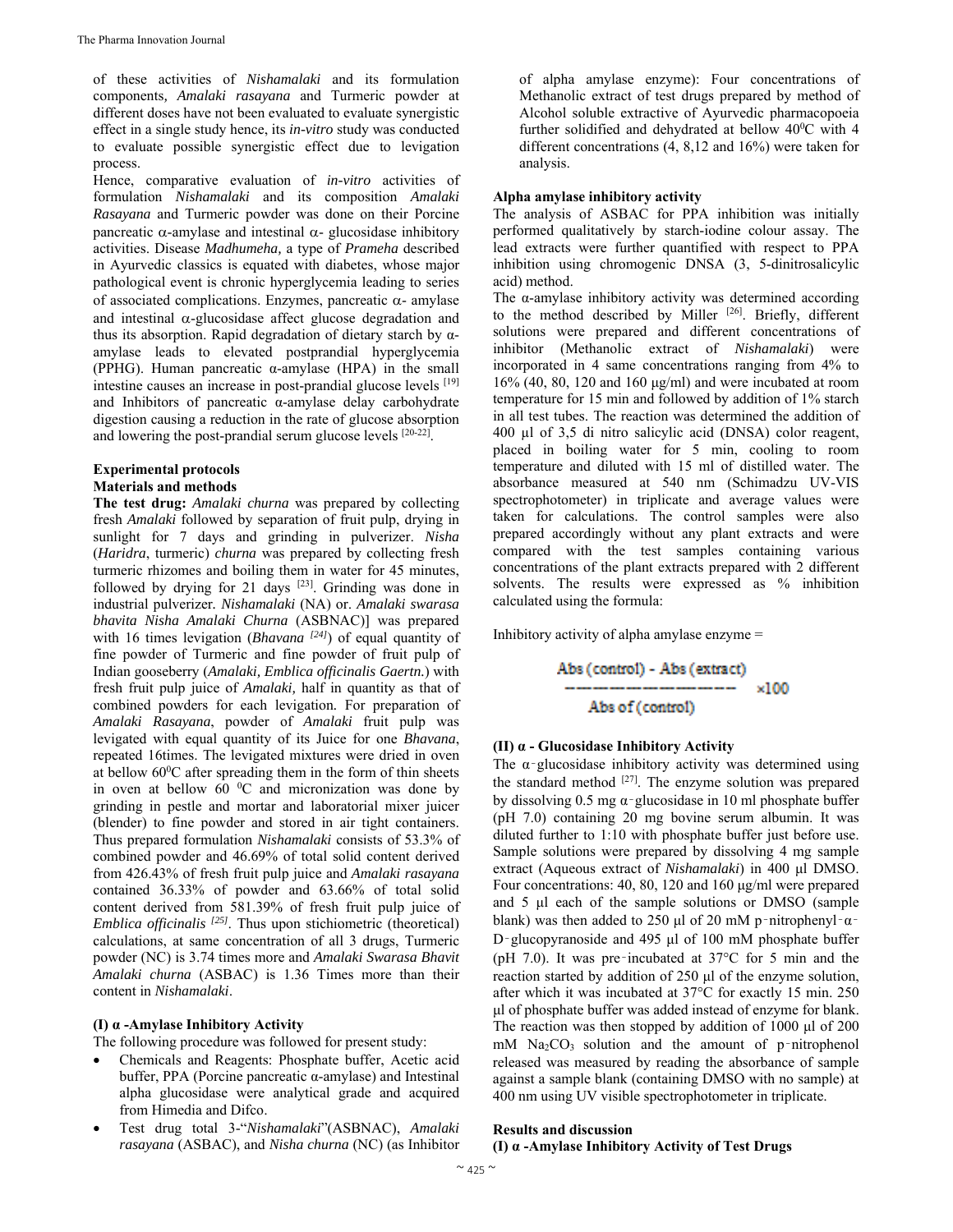| <b>Samples</b> | Concentration | % Inhibitions with respects to different solutions (Average) |                    |
|----------------|---------------|--------------------------------------------------------------|--------------------|
|                |               | Phosphate buffer                                             | Acetic acid buffer |
| <b>ASBNAC</b>  | 16%           | 60.23                                                        | 62.27              |
|                | 12%           | 57.25                                                        | 57.88              |
|                | 8%            | 48.44                                                        | 49.25              |
|                | $4\%$         | 38.25                                                        | 38.33              |
| NC             | 16%           | 65.33                                                        | 65.99              |
|                | 12%           | 58.33                                                        | 59.85              |
|                | 8%            | 50.25                                                        | 50                 |
|                | $4\%$         | 40.4                                                         | 41.25              |
| <b>ASBAC</b>   | 16%           | 69.25                                                        | 71.22              |
|                | 12%           | 62.33                                                        | 63.33              |
|                | 8%            | 54.55                                                        | 55                 |
|                | $4\%$         | 48.36                                                        | 49.2               |

**Table 1:** α-Amylase inhibitory activity on the basis of concentration of inhibitor and solvent variation.

It is evident from Table 1 that, It is evident from Table that comparatively more inhibition of α-amylase enzyme was demonstrated by all test drugs in Acetic buffer at all tested concentrations.

Extract of ASBAC had exhibited highest % inhibition at highest as well as lowest concentration followed by % inhibition by ASBNAC and NC respectively.



**Fig 1:** α-Amylase inhibitory activity activity of test drugs at different concentrations with different solvents.

#### **(II) α -glucosidase inhibitory activity of test drugs**

**Table 2:** α-Glucosidase inhibitory activity on the basis of concentration of inhibitor and solvent variation.

| <b>Samples</b> | Concentration | Inhibitions with respect to different solutions |                      |
|----------------|---------------|-------------------------------------------------|----------------------|
|                |               | Phosphate buffer %                              | Acetic acid buffer % |
| <b>ASBNAC</b>  | 16%           | 50.54                                           | 53.25                |
|                | 12%           | 48.56                                           | 48.55                |
|                | 8%            | 40.25                                           | 41.33                |
|                | $4\%$         | 33.66                                           | 34.28                |
|                | 16%           | 56.58                                           | 57.69                |
| NC             | 12%           | 49.88                                           | 50.36                |
|                | 8%            | 45.66                                           | 45                   |
|                | $4\%$         | 40.25                                           | 38.66                |
|                | 16%           | 61.25                                           | 63.88                |
| <b>ASBAC</b>   | 12%           | 58.66                                           | 60.54                |
|                | 8%            | 50.22                                           | 53.33                |
|                | $4\%$         | 48.66                                           | 51.25                |

It is evident from Table 2 that, comparatively more inhibition of α-glucosidase enzyme was demonstrated by all test drugs in Acetic buffer and extract of ASBAC had exhibited highest % inhibition at highest as well as lowest concentration followed by % inhibition by ASBNAC and NC respectively at all tested concentrations.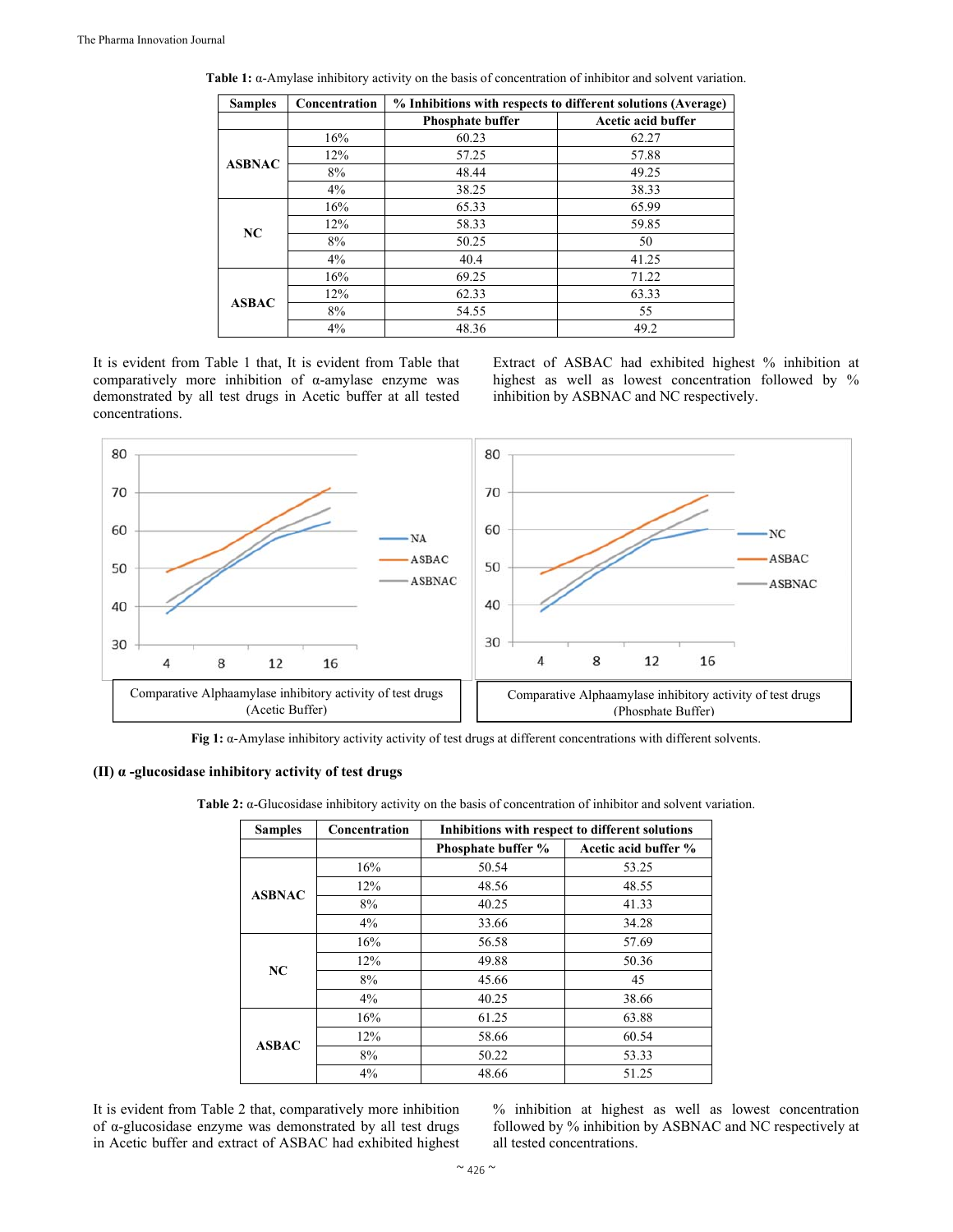

**Fig 2:** α-Glucosidase inhibitory activity of test drugs at different concentrations with different solvents.

Results of both the study depicts that, all 3 test drugs exhibited inhibition of Pancreatic Alpha amylase and intestinal alpha glucosidase in dose dependent manner in the concentration of 4,8,12 and 16%.

It is evident from above studies that at all concentrations of test drugs ie 4%, 8%, 12% and 16% combined formulation ASBNAC had produced comparatively better inhibition of alpha glucosidase as well as alpha amylase than that of inhibition by 3.74times higher dose of ingredient NC and had exhibited almost similar inhibition of alpha glucosidase as well as alpha amylase as that of inhibition by 1.36 times higher individually tested quantity of ingredient ASBAC. Hence it is to infer that ingredients NC and ASBAC in combination, formulated in the form of formulation ASBNAC, posses additive effect on alpha glucosidase and alpha amylase inhibitory activities.

Fresh juice (*Swarasa*) is most frequently preferred dosage form of *Amalaki* in Ayurvedic classics, apart from its powder form (*churna*) for the management of Diabetes. *Swarasa*; a crude galanical is most potent dosage form among 5 basic dosage forms of Ayurveda (*Pachavidha kashaya*), due to assurance of all chemical ingredients and thus therapeutic attributes [28]. Researches on significance of *Amalaki Swarasa* as that of dried form suggest that, Ascorbic acid content of fresh fruits (329mg/100gm) was more than that of *Amalaki Churna* (39.5mg/100gm) and *Amalaki swarasa* and *Amalaki swarasa Bhavita Amalaki Churna* had 20 times and 18times more Ascorbic acid content than that of *Amalaki Kwatha* and *Amalaki Kwatha bhavita Amalaki Churna [29]*.

As *Amalaki swarasa* is not available throughout the year, therefore it is need of time to modify the formulation. In the present study, comparatively more durable, probably more potent and palatable dosage form of *Amalaki and Turmeric*, "*Nishamalaki"* i.e. "*Amalaki swarasa bhavita Nishamalaki Churna,* (ASBNAC)*"* from their powder and juice dosage forms was formulated and tested.

Although *Nishamalaki* and *Amalaki rasayana* (*Amalaki Swarasa bhavit Amalaki churna*); which is a component of *Nishamalaki* has been proven to posses  $\alpha$ - amylase and  $\alpha$ glucosidase inhibitory properties through *in vitro* studies [30- <sup>32</sup>], still the results may not be equivocal and comparable due to various reasons like different standard of drug, different manufacturing process, different study protocol, different source of standard enzyme etc which have been prove have their impact of variation in study outcomes. Control materials with  $\alpha$ -amylase of nonhuman origin were not commutable with the enzyme in human sera and should not be used for

inter -method calibration [33].

*Bhavana samskara* (unique Ayurvedic pharmaceutical levigation process)*;* besides wet trituration process is also a size reduction technology, frequently used in Ayurvedic pharmaceutics is an example of drug combination. It has multi-dimensional pharmaceutical and therapeutic implications. *Bhavana* have its utility in almost all pharmaceutical processing; affecting the physicochemical and biological properties of dosage form. Process of *Bhavana* to drug in powder form with liquid extract of same drug increases its potency [34]. Hence there is need to evaluate status of  $\alpha$ - amylase and  $\alpha$ - glucosidase properties of levigated product prepared from powder of both the drugs possessing wide range of therapeutics.

Various groups of phytochemicals present in *Emblica officinalis* and *Curcuma longa* are known to posses inhibitory effect on Pancreatic Alpha Amylase and Intestinal Alpha Glucosidase in *in-vitro* studies. Effect of combination of Gallic acid (GA) on inhibitory effect of Acarbose on the enzymes showed that, mixtures of the samples (50% acarbose  $& 50\%$  GA; 75% acarbose  $& 25\%$  GA; and 25% acarbose  $& 8$ 75% GA) were prepared. The results revealed that the combination of 50% acarbose and 50% GA showed the highest  $\alpha$ -glucosidase inhibitory effect, while 75% acarbose & 25% GA showed the highest a-amylase inhibitory effect [35]. Phenolic compounds such as phenolic acids and flavonoids bind covalently to alpha amylase and change its activity due to the ability to form quinones or lactones that react with nucleophilic groups on the enzyme molecule [36]. Previous studies on *Nishamalaki* also suggest that there is possibility of additive or synergistic effect among 2 drugs Turmeric and *Amalaki* when formulated in to a compound formulation [37, 38]. Studies also suggest synergistic antioxidant effect among these 2 drugs [39, 40].

In view of potent  $\alpha$ - amylase and intestinal  $\alpha$ - glucosidase activity of formulation "*Nishamalaki*, *Amalaki Rasayana;* a component of *Nishamalaki* ", and synergistic inhibitory effect of Gallic Acid with Acarbose, *Nishamalaki* could be a best combination to prevent side effects of  $\alpha$ - Amylase and  $\alpha$ glucosidase inhibitors i.e. bloating, belching, fullness of abdomen and diabetic gastropathy as it probably will show synergistic activity of these 2 enzymes and posses mild laxative effect, thus further may reduce gastric emptying time favouring to reduce post prandial hyperglycemia. Hence studies of *Nishamalaki* on Drug-drug interaction with Alpha Amylase and Alpha glucosidae inhibitors is potent area of research, are recommendable, which could started from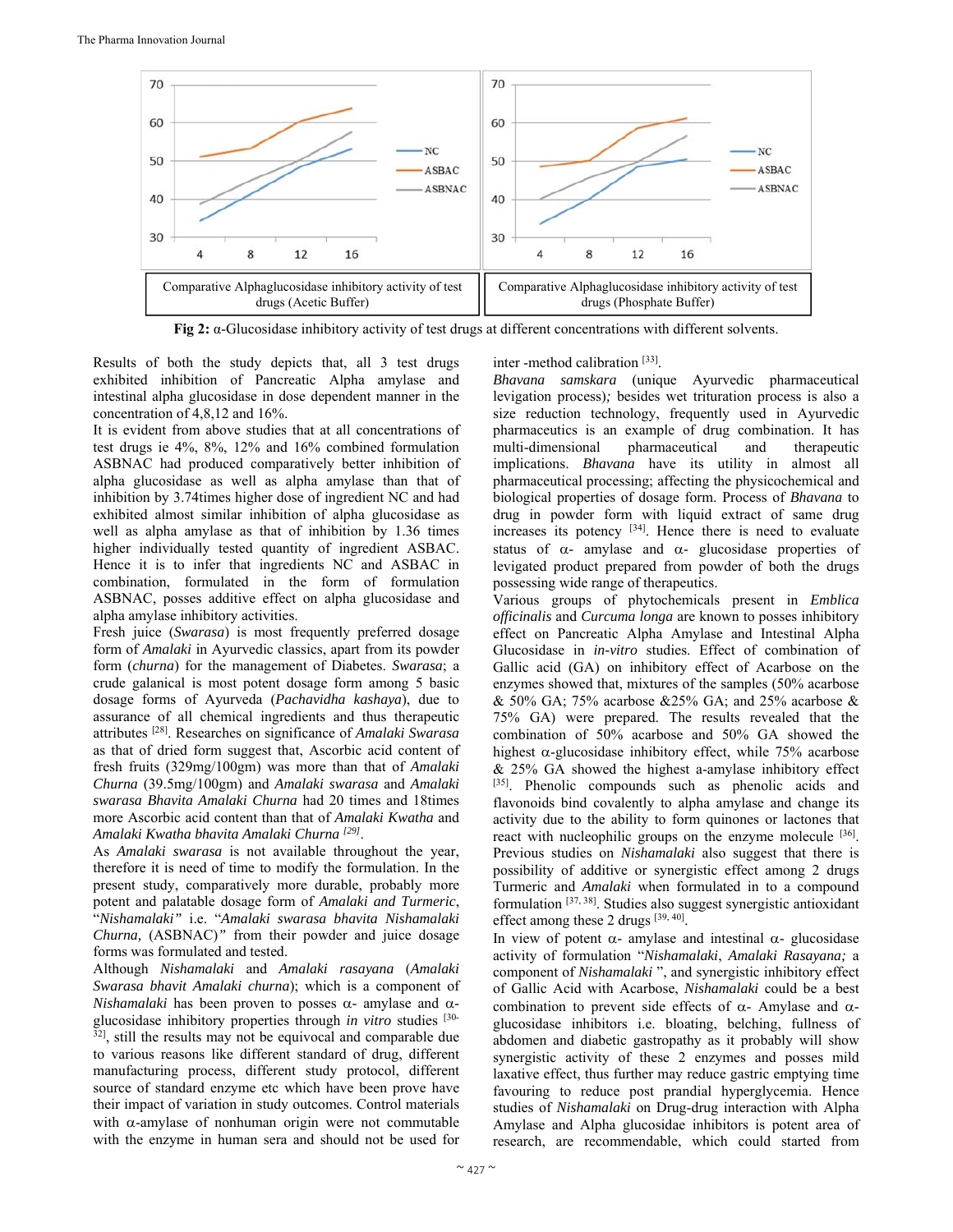retrograde clinical survey studies [41].

#### **Conclusion**

All the tested drugs exhibited comparatively better  $\alpha$ - amylase inhibition and  $\alpha$ -glucosidase inhibition by acetic acid buffer in the concentration of 40, 80, 120 and 160 μg/ml and inhibition was dose dependent at all concentration thus have potential to reduce post prandial hyperglycemia. Although *Amalaki rasayana* showed comparatively better inhibition than same concentration of *Nishamalaki* or Turmeric powder or powder of Indian gooseberry, still in view of tested doses of individual drugs it is evident that ingredients of *Nishamalaki* i.e. turmeric powder and *Amalaki rasayana* in combination, formulated in the form of formulation *Nishamalaki*, posses additive effect on alpha glucosidase and alpha amylase inhibitory activities suggesting effect of *Bhavana samskara*.

## **Acknowledgement**

Author is thankful to SMR services, Rajkot, Gujarat, India, for supporting for analytical facilities and Prof.PK Prajapati, Ex Head, Dept of RSBK, IPGT & RA, Dr VJ Shukla, Head, Pharmaceutical chemistry laboratory, IPGT & RA for guidance and Director, IPGT & RA, for technical support.

**Conflict of Interest-**None declared.

## **References**

- 1. Singh RH. Charak Samhita of Agnivesha, Chawkhambha Surabharati Prakashana, Varanasi, 1<sup>st</sup> edition, reprint. 2011; 2:1042.
- 2. Narayanram, Sushrut Samhita. Chawkhambha Surabharati Prakashana, Varanasi, edition, 2014, 452.
- 3. Anonymous. *Vaidya Yoga Ratnavali* published by Indian Medical Practitioners' Co-operative Pharmacy & Stores, 1968.
- 4. Prashant Bedarkar B. Review of Nisha Amalaki –An Ayurvedic Formulation of Turmeric and Indian Goose Berry in Diabetes: World Journal of Pharmaceutical and Medical Research. 2017; 3(9):101-5.
- 5. Prashant Bedarkar B *et al.* Antihyperglycemic Activity of *Nishamalaki*-An Ayurvedic formulation of Turmeric and *Emblica Officinalis*. European Journal of Biomedical and Pharmaceutical sciences. 2017; 4(9):853-856.
- 6. Mhaiskar *et al. Dhatri Nisha Kwatha*-Clinical study. Ref-Sharma HS thesis, IPGT & RA, 1976.
- 7. Nanda GC, Chopra KK, Sahu DP, Padhi MM. *Nisha Amalaki in Madhumeha* (NIDDM): A Clinical Study. Journal of Research in Ayurveda and Siddha. 1998; 19(1- 2):34-40.
- 8. Yadav RK *et al.* clinical trial of an indgenous compound drug *Nishaamalaki* in the management of *Madhumeha* vis-à-vis diabetes mellitus. Ancient Science of Life, 2001; XXI(1):18-24.
- 9. Jayshree Shriram Dawane *et al*. Preventive and Protective Effect of *Nisha Amalaki* in STZ Induced Diabetic Complications in Wistar Rats. Journal of Clinical and Diagnostic Research. 2016; 10(6):FF01-FF04.
- 10. Swetha Dasaroju. Current Trends in the Research of *Emblica officinalis (Amla):* A Pharmacological Perspective. Int. J. Pharm. Sci. Rev. Res. 2014; 24(2):150-9.
- 11. Swetha Dasaroju. Current Trends in the Research of *Emblica officinalis (Amla):*A Pharmacological

Perspective. Int. J. Pharm. Sci. Rev. Res. 2014; 24(2):150-9.

- 12. Katiyar VC *et al*. Further studies on the phenomenon of Madhumeha and its management with Haridra Amalaki churna and Devadarvyadi Ghanavati", PG thesis, dept of Kayachikitsa, IPGT &RA, GAU, Jamnagar, 1984.
- 13. Guruprasad Rao. Effect of treatment with '*Nishamalaki*' Powder on Glycemic Control and Markers of Erythrocyte Oxidative Stress in Diabetic Rats Compared to Troglitazone. International Journal of Pharmaceutical Sciences Review and Research. 19(2):127-134.
- 14. Jeon HY *et al*. A Mixture of Curcumin, Vitamin C, and E Prolongs the Antioxidant Effect to Beyond That of Each Component Alone *in Vivo*, 2008; 17(6):1151-1155.
- 15. Department of Pharmaceutical Science, Faculty of Medicine, Maharaj Hospital, Chiang Mai University, Chiang Mai, Thailand.
- 16. Singh RH, Danti dravati Kalpa. In: Charak Samhita of Agnivesha. Chawkhambha Surabharati Prakashana, Varanasi, 1<sup>st</sup> edition, reprint, 2011; I:1603.
- 17. Prashant Bedarkar B. Alpha Amylase and Alpha Glucosidase inhibitory activity of *Nishamalaki*-An Ayurvedic formulation. European journal of Biomedical and Pharmaceutical sciences*,* 2018, 1.
- 18. Prashant Bedarkar B. Alpha Amylase and Alpha Glucosidase inhibitory activity of Amalaki Rasayana-An Ayurvedic formulation. World Journal of Pharmaceutical Research. 2017; 6(11):994-1002.
- 19. Eichler HG, Korn A, Gasic S, Prison W, Businger J. The effect of new specific  $\alpha$  -amylase inhibitor on postprandial glucose and insulin excursions in normal subjects and Type 2 (non-insulin dependent) diabetic patients. Diabetologia. 1984; 26(4):278-81.
- 20. Tarling CA, Woods K, Zhang R, Brastianos HC, Brayer GD, Andersen RJ *et al*. The Search for Novel Human Pancreatic α-Amylase Inhibitors. High-Throughput Screening of Terrestrial and Marine Natural Product Extracts. Chem Bio Chem, 2008; 9:433-8.
- 21. Sudha P, Zinjarde S, Bhargava S, Kumar A. Potent αamylase inhibitory activity of Indian yurvedic medicinal plants. BMC complementary and Alternative Medicine, 2011; 11(5):1-10.
- 22. Paul T, Banerjee S. *In-vitro* evaluation of α-amylase inhibitory activity & antioxidant potential of Pteris vittata L. with special reference to its HPTLC profile. Int J Pharma and Bio Sci. 2013; 4(2):494-503.
- 23. Director. Agriculture technology information centre, Indian Institute of Spices research, calicut, Kerala, "Turmeric",. 2015., downloaded from http://www.spices.res.in/pdf/package/turmeric.pdf on 07/10/2016.
- 24. Kashinath shastry, Paribhasha Vijnaniya. In:<br>Rasatarangini.11<sup>th</sup> edition, Motilal banarasidas Rasatarangini.11<sup>th</sup> edition, Motilal banarasidas Publications, Delhi, Reprint, 2000, 21.
- 25. Prashant Bedarkar B. Alpha Amylase and Alpha Glucosidase inhibitory activity of Amalaki Rasayana-An Ayurvedic formulation. World Journal of Pharmaceutical Research. 2017; 6(11):994-1002.
- 26. Miller GL. Use of dinitrosalicylic acid reagent for determination of reducing sugar. Anal Chem. 1959; 31:426-8.
- 27. Apostolidis E, Kwon YI, Shetty K. Inhibitory potential of herb, fruit, and funga-enriched cheese against key enzymes linked to type 2 diabetes and hypertension. Inn